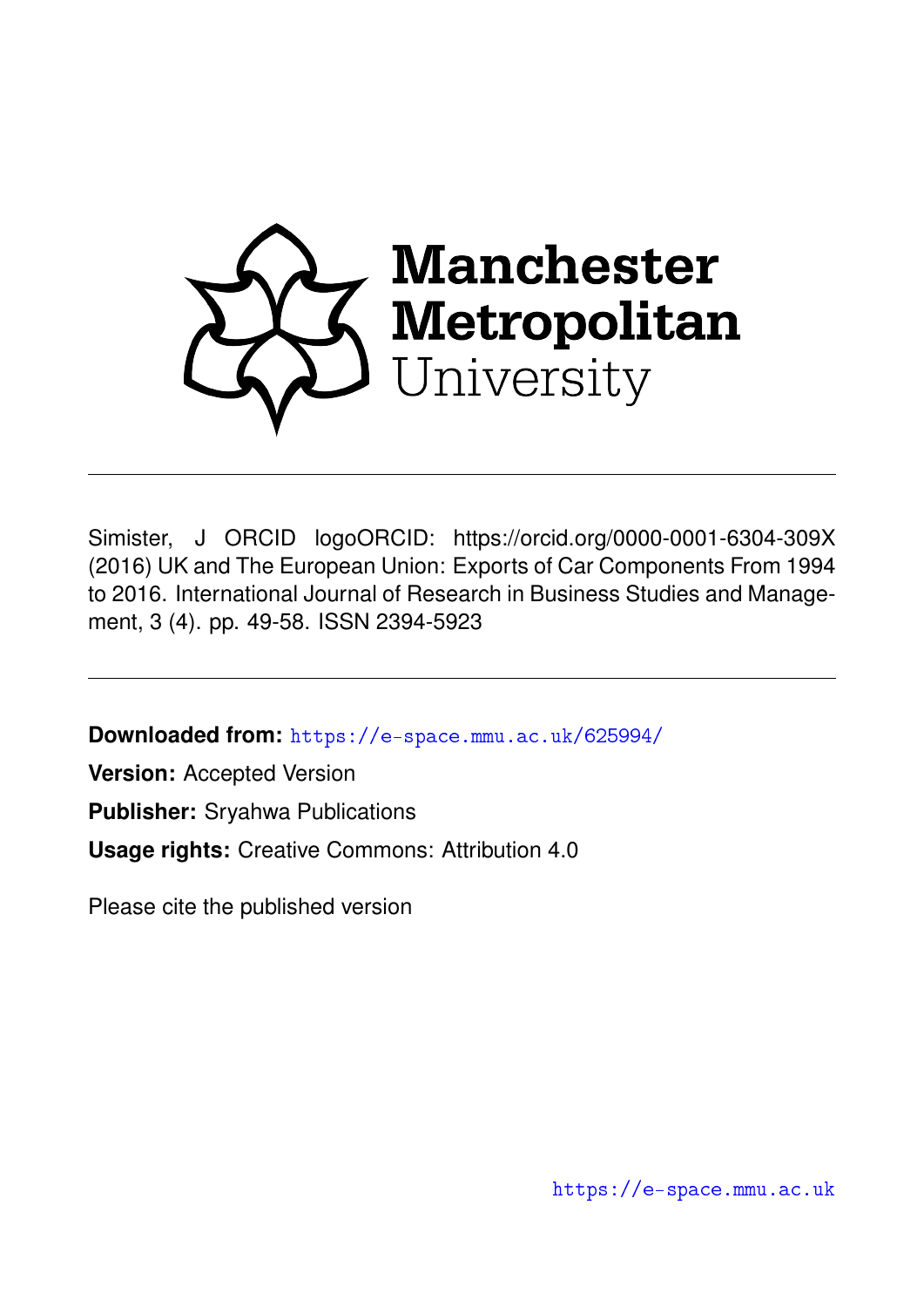John Simister

#### **Abstract**

The UK has become increasingly reliant on international trade, especially with other European Union countries. This paper investigates UK exports, focusing on components for making cars. Large (often multinational) corporations are central to the process of car manufacture; such firms often operate across national boundaries. The European Union appears to have helped the UK economy to develop, by providing access to large consumer markets for UKbased firms: many UK jobs rely (at least partly) on exports. This paper reports evidence on links between UK factories making car components, and factories in other EU countries which use such components to make cars – in particular, focusing on German, French, and Italian car manufacturers. Insights are provided into the 'Just-in-time' approach to production, which is popular in many industries. Employment data from UK government surveys shed light on some characteristics of employees in UK factories making car components.

**Keywords:** European Union; exports; value chain; cars; 'Just-in-time'.

## **Acknowledgements**

The UK 'Labour Force Survey' data analysed in this paper has been collected by the UK government; the data are made available to researchers by the UK Data Archive, and are used by the author with permission. Other data analysed in this paper are from the Eurostat and UNCTAD websites, and are publicly available. If any errors occur in this paper, the responsibility is with the author rather than organisations which collected the data (or made it available).

#### **Introduction**

The term 'globalisation' is often used to mean an increasing tendency for imports & exports to occur; other aspects of globalisation include international flows of money, and movement of people between countries. Some writers warn of a 'race to the bottom', in which multinational corporations seek to reduce their wage bills by locating production in countries such as China & India where wages tend to be lower than Europe (Demeny & McNicoll, 2006: 271): globalisation could be harmful in some respects, if it leads to increasing unemployment. This paper reports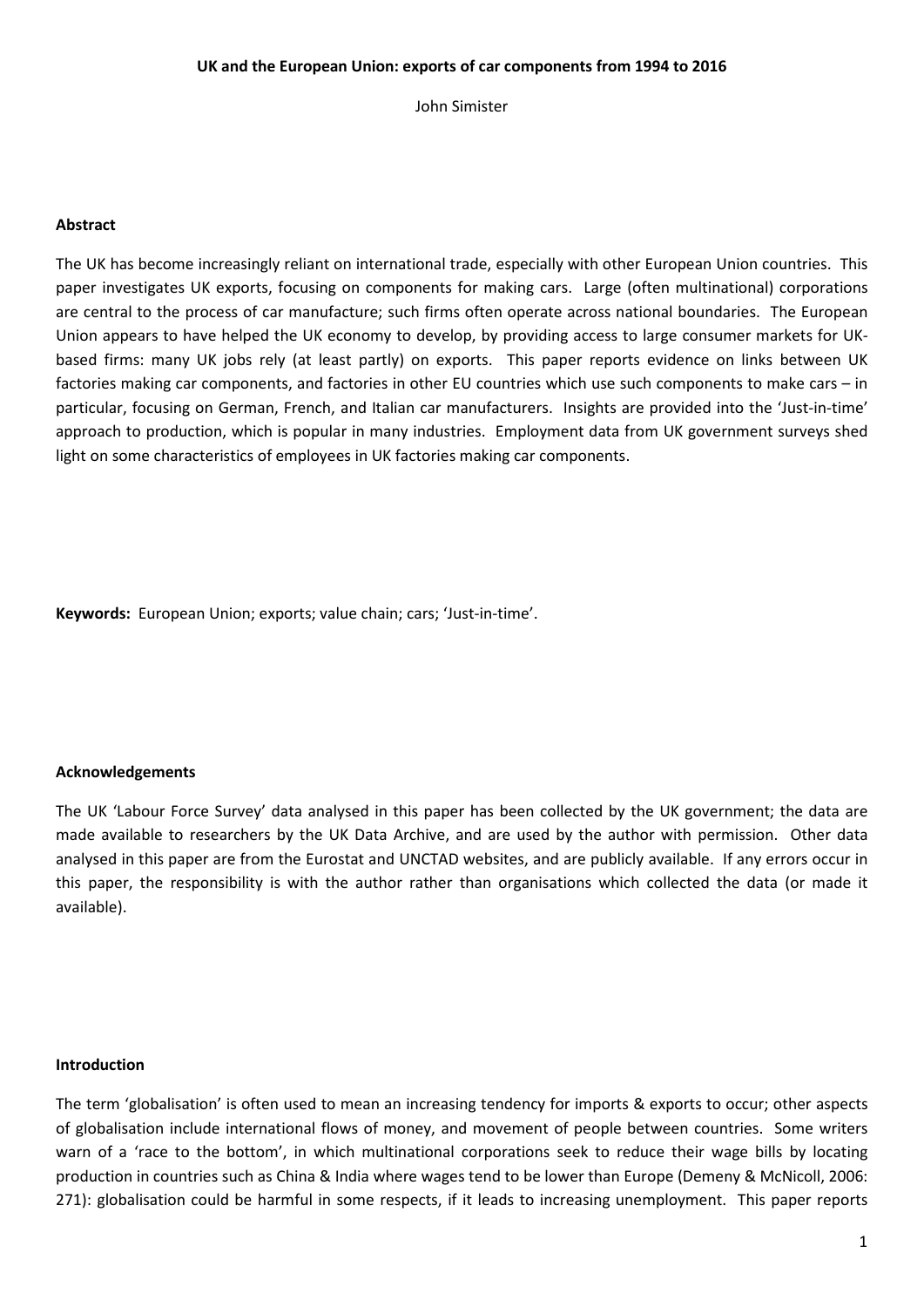evidence that globalisation can also create jobs. There are many benefits to UK from European Union (EU) membership, such as migration (Storey & Tether, 1998) and standardisation of products (European Commission, 2016). This paper investigates UK exports to other countries in the EU. Because of the complex nature of such exports, this paper focuses on the car industry as a case study. UK is well-known as a manufacturer and exporter of cars; but it may not be obvious that much of UK exports in the car industry are components, rather than finished cars. This paper concentrates on the export from UK of components for cars, which are then installed in cars manufactured in other EU countries. "In recent years, the UK has benefited from significant investments by many of the world's major vehicle manufacturers including BMW Group, Ford, Vauxhall, Jaguar Land Rover, Nissan and Toyota. This attests to the global nature and dynamism of this sector. The optimism that exists, however, is not limited to major manufacturers. The supply chain that feeds into these Original Equipment Manufacturers (OEMs) is also seeing demand increase with significant growth opportunities, helping the wider industry recover after a difficult few years" (KPMG, 2014).

This paper discusses several aspects of UK exports, including modern technologies and "Just-in-time" manufacturing. Central to such industrialisation is the need for highly-skilled staff in UK, such as engineers and scientists. It is vital for the UK economy that access to specialist staff continues; in addition to sophisticated science and engineering, UK appears to need some employees to be skilled in more than one European language.

## **Literature review**

UK firms are increasingly linked to production in other EU countries, by business deals such as 'joint ventures'. This includes multinational firms, which operate in several countries; but also includes sales from UK-based companies to firms in other EU countries. An example is the European Airbus: aircraft wings are made in UK, for assembly in other EU countries (Prime Minister's Office, 2011). The extent to which a country specialises in exporting certain products is influenced by many factors, such as costs of transport (Springford & Whyte, 2014: 2). It seems appropriate for each country to make goods they can produce efficiently, to seek 'comparative advantage' (Timmer et al., 2014: 115). For example, a north European country such as UK has a comparative advantage in growing crops such as wheat; whereas farmers in southern Europe are more likely to make profits from crops such as lemons in Italy, or olives in Greece. Which types of food grow best in a particular location depends on factors such as temperature; rainfall; soil type; and altitude. It seems obvious that farming should vary from one country to another; but the reasons for particular types of industrial products being associated with a particular place are less clear (this may partly reflect the country in which a new product was invented).

International trade is increasingly important in Europe. EU is a focus for many managers wishing to export (Eyre & Smallman, 1998): "larger markets permit greater division of labor, stimulate competition, specialization, innovation, and higher productivity, and provide their participants with access to a greater variety of goods" (Demeny & McNicoll, 2006: 270). Average costs of manufacture tend to be lower in a big firm (compared to a small firm); these are called *internal* 'economies of scale' (Ganotakis & Love, 2012: 707) – for example, a large car factory could have specialist machines to spray cars with paint. The EU is big enough to gain economies of scale (Demeny & McNicoll, 2006: 275), so UK firms benefit from access to large markets in EU countries; this can be seen by use of several languages on packaging products (Thomas, 2011: 287). There are also *external* economies of scale, where a firm gains by other local manufacturers: for example, the Airbus Group of companies carries out much of their research in Britain because UK has about two thousand engineers who specialise in aircraft design, 3D printing, and innovative materials including composites (Austin-Morgan, 2016). KPMG (2014) report that "Tier 1 suppliers often cluster their assembly plants close to their OEM customers' production plants, in order to manage short term fluctuations in demand and meet customer requirements better. These Tier 1 suppliers and their own Tier 2 suppliers typically manufacture components within the region". However, "Less than 40% of the total spend in the UK supply chain is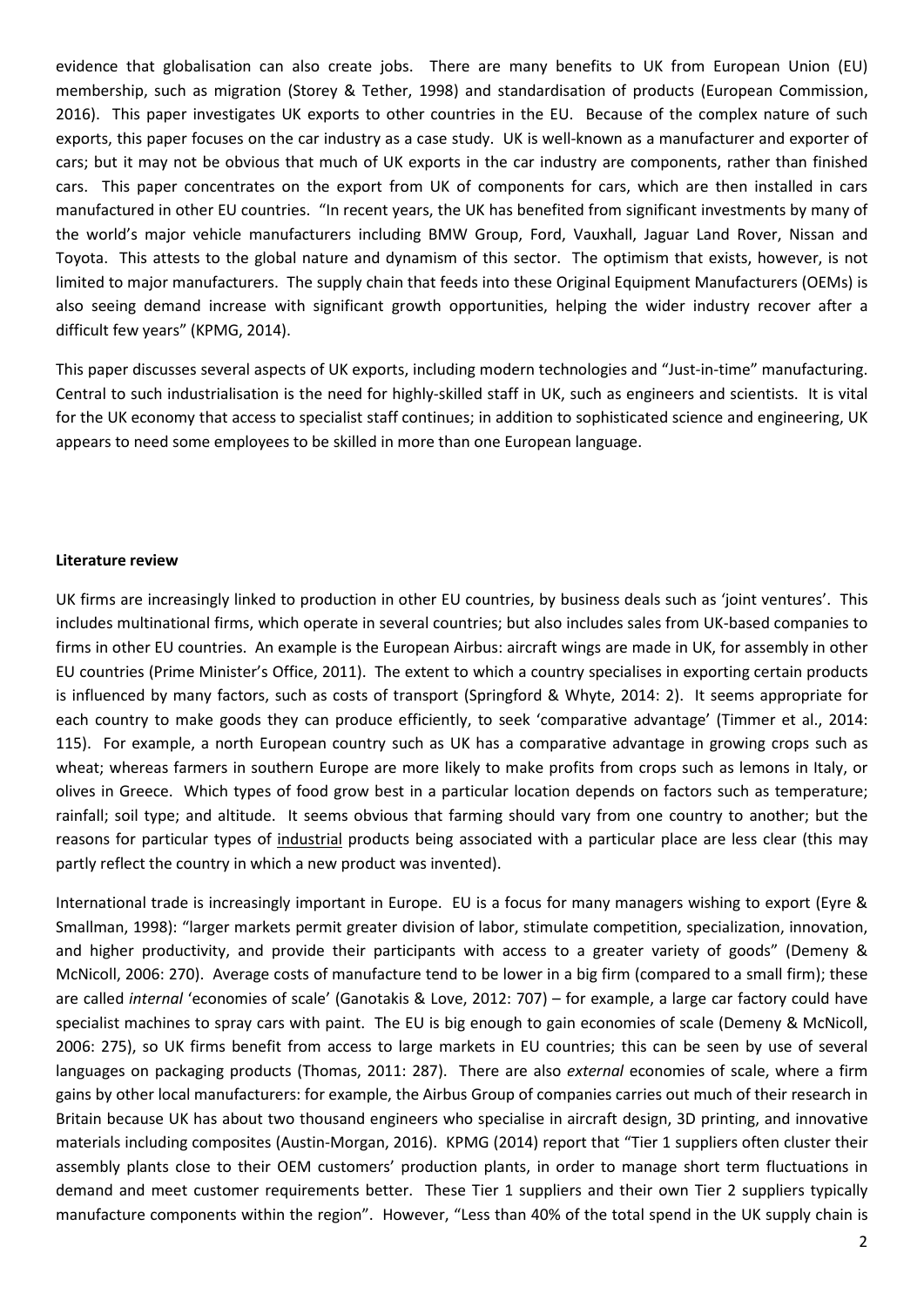currently sourced locally indicating a reliance on international suppliers, the majority of which are within the EU" (KPMG, 2014). Many firms benefit from "learning by exporting": by focusing on exports, a firm gains access to foreign expertise & technology (Ganotakis & Love, 2012). Exporting is simplified by standardisation in EU countries since 1992 – for example, there are now fewer differences in chemical composition of detergent product between EU countries, making it easier for UK firms to produce and export washing powders to many other EU countries (Thomas, 2011: 288).

There is an increasing pattern for high-technology production in rich countries, based on high-skilled labour, using capital-intensive production methods; these include agriculture, manufacturing, and services (Timmer et al., 2014: 100). This may be associated with the 'Just-in-time' or 'flexible specialisation' approach to industry, considered by many writers as a replacement to the 'Fordist' production popular in recent decades (O'Mahony & Robinson, 2003: 72). In the Just-in-time approach, a manufacturer of a complex product such as a car will buy ready-made components, and assemble them into a finished product; this offers great flexibility – for example, it allows a car manufacturer to tailor the colour, engine size, and type of car seat to the preferences of an individual customer. It requires a manufacturer to identify the best supplier of components (Sarı, Baynal & Ergül, 2016). Needham (2013: 2) describes the EU car industry as a pyramid structure, with a few car manufacturers, and a larger number of firms supplying these car-making firms: "The manufacturer designs and assembles the car. First-tier suppliers manufacture and supply main components (e.g. the fuel pump), while second-tier suppliers produce simpler individual components (e.g. the housing of a fuel pump). Third and fourth-tier suppliers provide raw materials" (Needham, 2013: 3). This quote may oversimplify the problems faced by car firms, sometimes dismissed as "badge engineering" – globally, and in EU, cars are a competitive market. This is a contest which UK seems to be winning: for example, "Nissan manufactured over 500,000 cars at its Sunderland plant in 2013. 19% of production was sold domestically in the UK, 71% was exported to the rest of Europe (including Russia) and 10% exported to the rest of the world" (KPMG, 2014).

Production is becoming more international: "gross exports of each country are produced using a convex combination of domestic and foreign technologies" (Johnson, 2014: 139). The terms 'snakes' and 'spiders' are sometimes used: "Snakes involve a sequence in which intermediate goods are sent from country A to B, and incorporated into intermediate goods sent from B to C, and so on until they reach the final stage of production. Spiders involve multiple parts coming together from a number of destinations to a single location for assembly of a new component or final product" (Timmer et al., 2014: 101). Trade barriers, such as taxing of imports, discourage trade between countries (Johnson, 2014: 135); the EU has reduced such barriers dramatically in recent decades. "The European Commission is responsible for EU legislation on motor vehicles, providing rules for safety and environmental protection, as well as the conditions under which vehicles can be put on the EU market" (European Commission, 2016).

A Eurostat investigation in 2009 found that about 30 to 40% of employees in the EU car industry are highly-skilled and trained professionals or technicians (Needham, 2013: 2), and that the car industry is an important source of jobs and export revenue for the EU. Hence, there would be causes for concern in the car industry if the UK were to leave the EU (in 2016, or in any other referendum which might be called in future). KPMG (2014) describe an example of vehicle design in stages: engine design in UK; vehicle engineering in Germany; engine manufacture in UK, Germany, Spain & Romania; and car production in Spain, Germany, Romania, Turkey, & Germany.

Research and Development (R&D) refers to research spending – including product innovation, process innovation & organizational innovation (Martin & Nguyen-Thi, 2015: 1107-8). A large fraction of R&D in the EU is associated with the car industry (Needham, 2013); some R&D is paid for, or subsidised by, governments or EU institutions (Nugent, 2003: 316-8).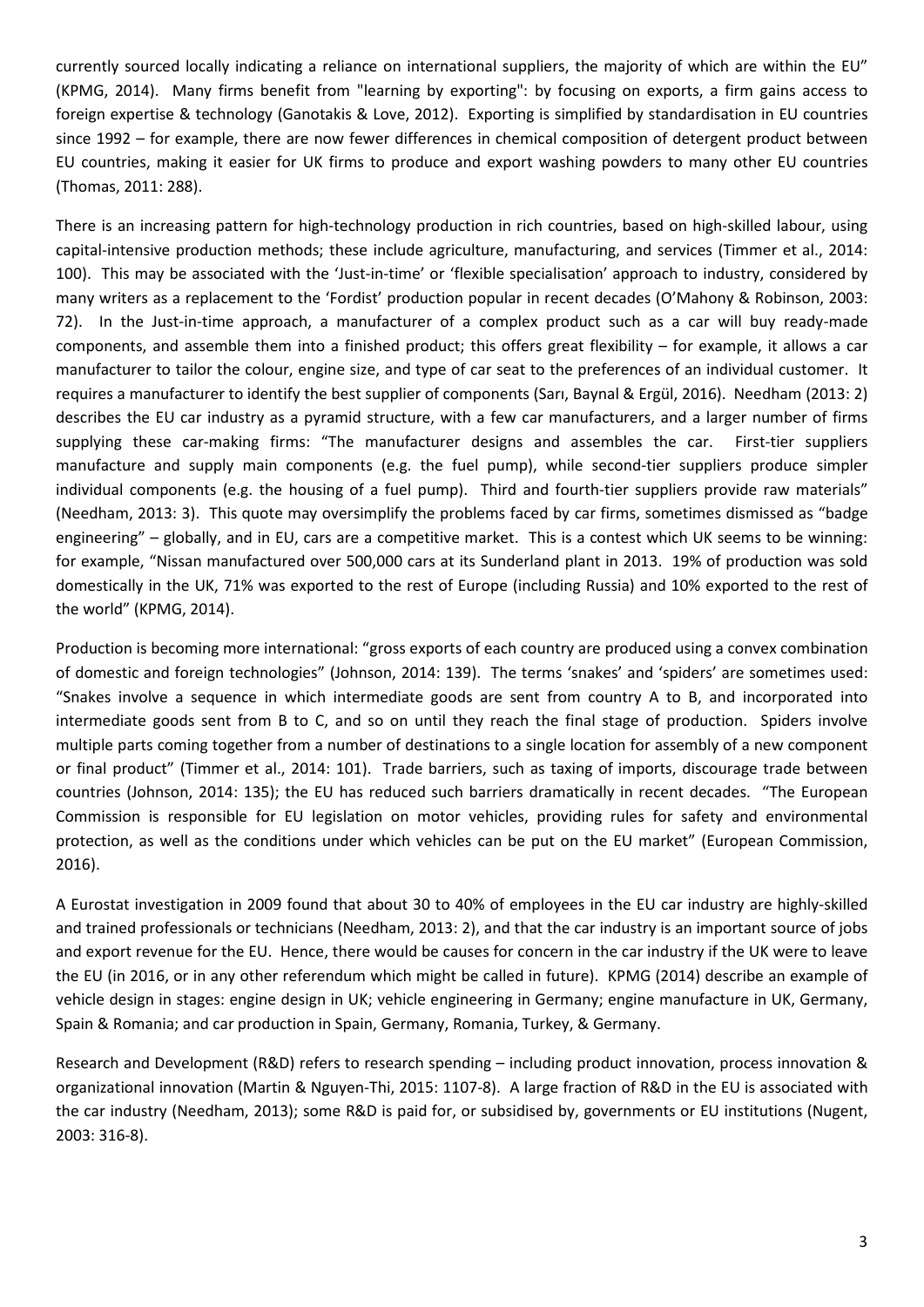## **UK exports of car parts**

The following three charts are reported to assess if there are links between UK exports, and car production in other EU countries. For this paper, three case study countries are chosen; Germany, France, and Italy. If there appear to be links between UK-made car components and car manufacture in those three countries, this may be part of a more general pattern (note, however, that there is not enough space in this paper to consider all available evidence).

Chart 1 shows an index representing the number of cars manufactured in Germany each month, from Eurostat (2016a): Eurostat converted the data into an index, to average 100 in the 12 months of 2010. The second line in Chart 1 shows the value of UK exports of car parts (SITC 784) in Euros, from Eurostat (2016b); data are sent to Eurostat in current prices, but are converted by Eurostat to constant prices: "Intra- and extra-EU trade statistics are used at their most detailed level — eight-digit CN subheadings by partner country — for calculating indices" (Eurostat, 2015: 28). For comparability with Eurostat (2016a), the author converted export values into an index where the values for 2010 average to 100. None of the data in this paper have been adjusted for seasonal variation.



**Chart 1: UK car parts exported to Germany and German car manufacture (Euros), by month**

*Source: Eurostat (2016b): author's analysis*

The red line in Chart 1 shows a fairly steady increase in the number of cars made in Germany from 1994 to 2016, except for a dip around 2009 (this dip is likely to be a result of the global financial crisis around 2008). The black line in Chart 1 shows the value of car components exported from UK to Germany, in constant Euros. From 2009, the right-hand-side of Chart 1 shows a remarkably close match between German imports of UK car components, and German car production. This pattern can be seen as two different factors: one factor is a strong seasonal pattern, in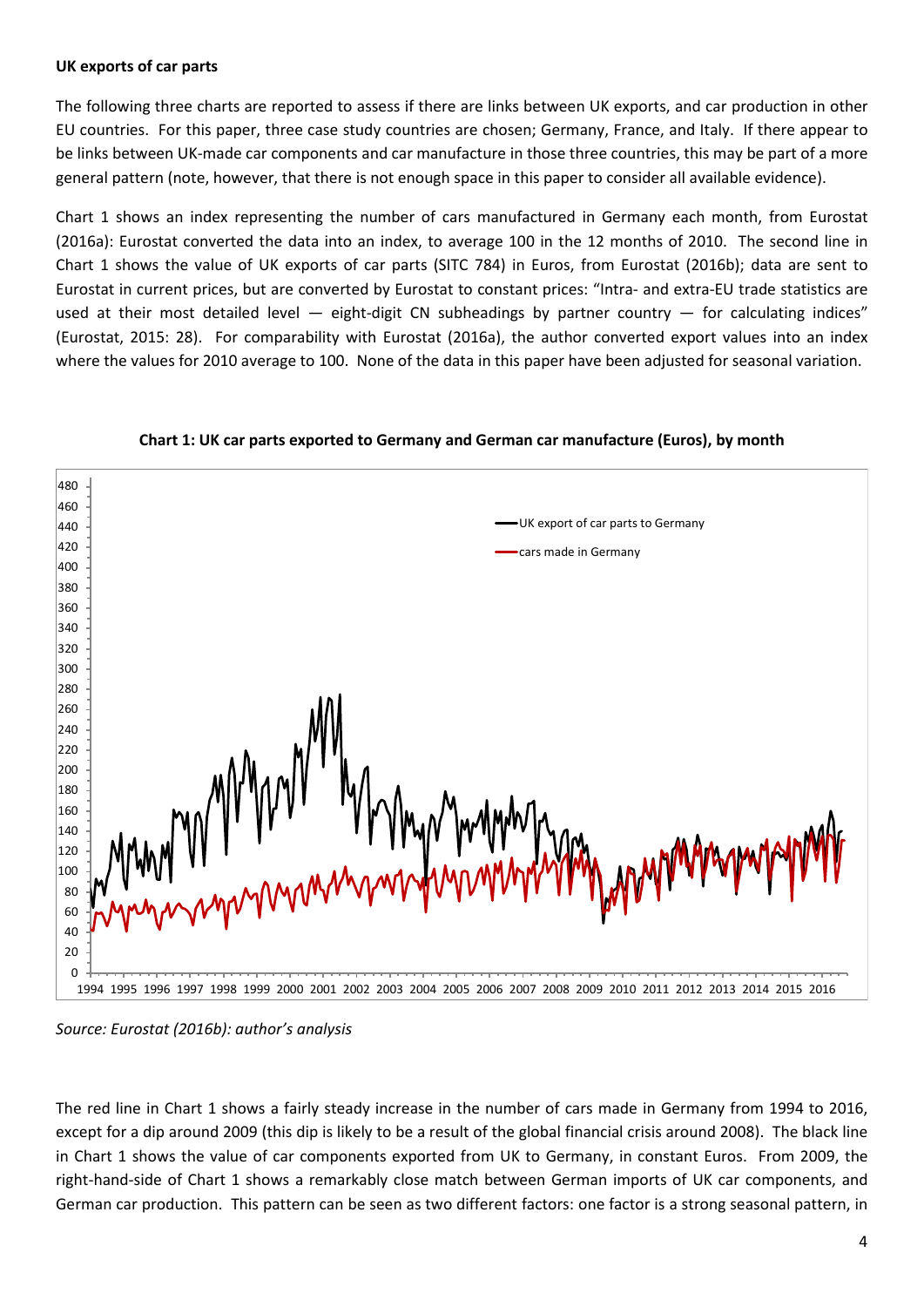which both lines vary from month to month (the author's analysis of German data from 2011 to 2015, not reported in this paper, shows car production was generally highest in October and lowest in December). The second factor is year-to-year variation: for example, the red and black lines both tend to rise from 2009 to 2012, then fall slightly to 2014, before rising again (the latest data available, at the time of writing, are February 2016 for car parts imports, and March 2016 for car production).

The previous paragraph suggests UK car components are associated with German car manufacture, from 2009. However, the situation before 2009 is less clear: the black line (UK car parts) is far above the red line (cars made in Germany); the greatest divergence between the two lines is around 2001. There are various possible reasons for such a divergence: perhaps more UK car parts were bought around 2001 – for example, variations in exchange rates could affect the volume of trade between UK and Germany. Using annual data from UNCTAD (2016), the exchange rate rose from 1.27 Euros per £ in 1994, to a peak of 1.64 Euros per £ in 2000, then fell to 1.38 Euros per £ in 2015; this suggests UK exports became more expensive (not less expensive) around 2000, which makes the £ - Euro exchange rate seem an unconvincing explanation for the divergence between the two lines in Chart 1. The possible influence of exchange rates is discussed further below, along with other comments on the relationship between the two lines on Chart 1. A key issue in Chart 1 is the seasonality in car components: if (for example) German car makers simply want to buy UK-made car engines, why not buy them steadily through the year? Alternatively, a reader might suppose Germany car firms can predict their sales so accurately that they can tell UK factories in advance how many car engines to make; but researchers report this is not the way most European cars are manufactured – in practice, a consumer can decide (at the time of purchase) several details of the car.



# **Chart 2: UK car parts exported to France and French car manufacture (Euros), by month**

*Source: Eurostat (2016b): author's analysis*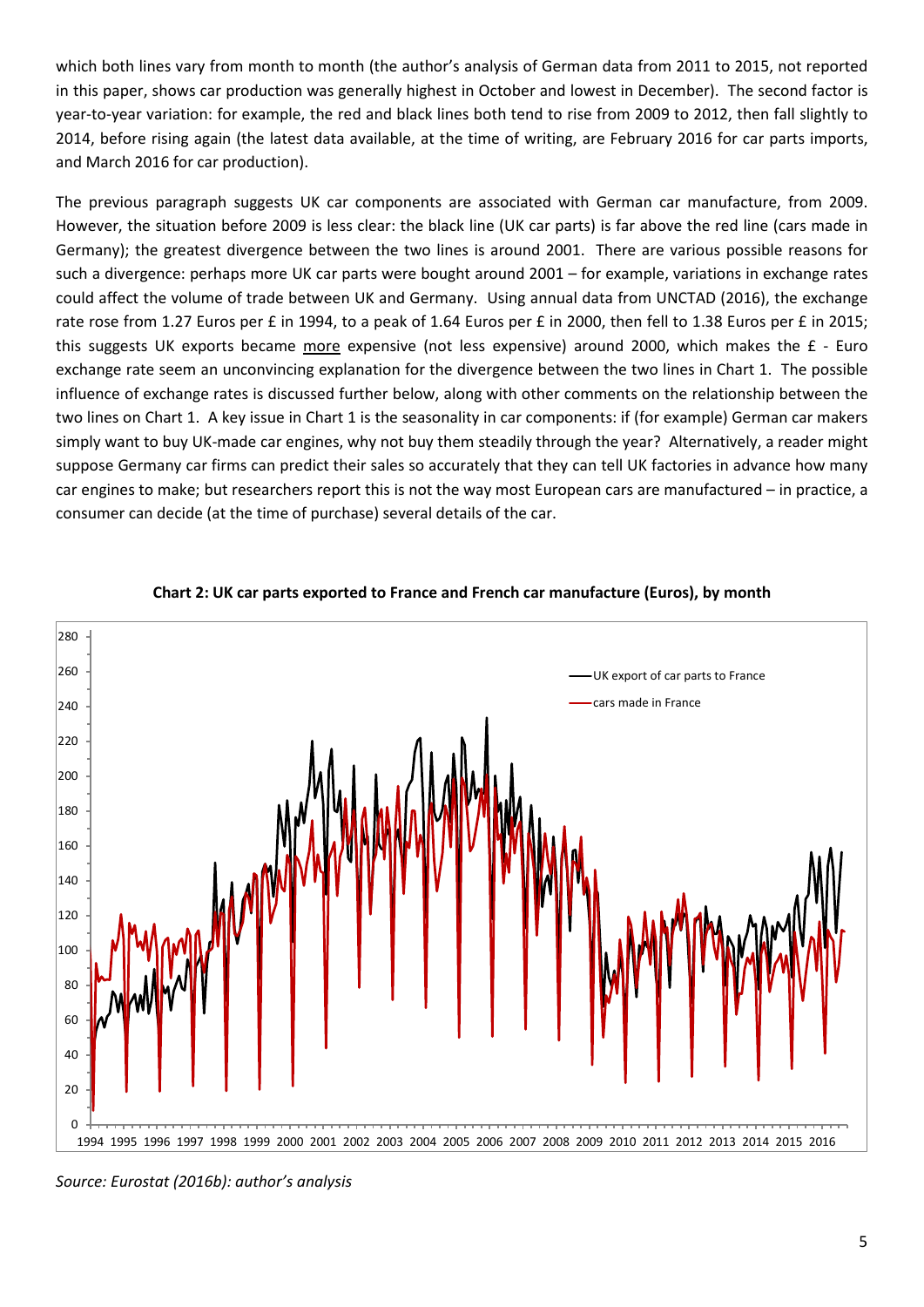Chart 2 uses the same data sources and methods as Chart 1, for France. Chart 2 shows a very striking seasonal pattern in car production: in each year, August is the month with the lowest output, shown by a downward-pointing 'spike' in the red line each year. There is also a matching downward spike in the black line in August. The red and black lines also have broadly similar trends: rising from 1994 to about 2006, then falling to 2009, followed by an increase to 2012, falling in 2013, then increasing again. Hence, there seems to be a fairly close connection between French car manufacturing, and French imports of car components from UK. The significance of this apparent link is discussed below, after Chart 3. Chart 2, like Chart 1, confirms previous research (some of which is discussed above), which describes the European car industry as 'Just-in-time': rather than buying car components in bulk and then storing surplus items in a warehouse, it seems UK factories only export components in the month when they are about to be installed in a newly-built car.



## **Chart 3: UK car parts exported to Italy and Italian car manufacture (Euros), by month**

*Source: Eurostat (2016b): author's analysis*

Chart 3 shows a persuasive link between UK car part exports to Italy, and the number of cars manufactured in Italy: the red and black lines have similar seasonal patterns (red and black lines both fall in August), and they have similar long-term trends (generally increasing from 1994 to about 2001, then falling to 2009, followed by a general rise to 2012, then falling to 2013, and rising since then). The following paragraph discusses how such similarities might be interpreted.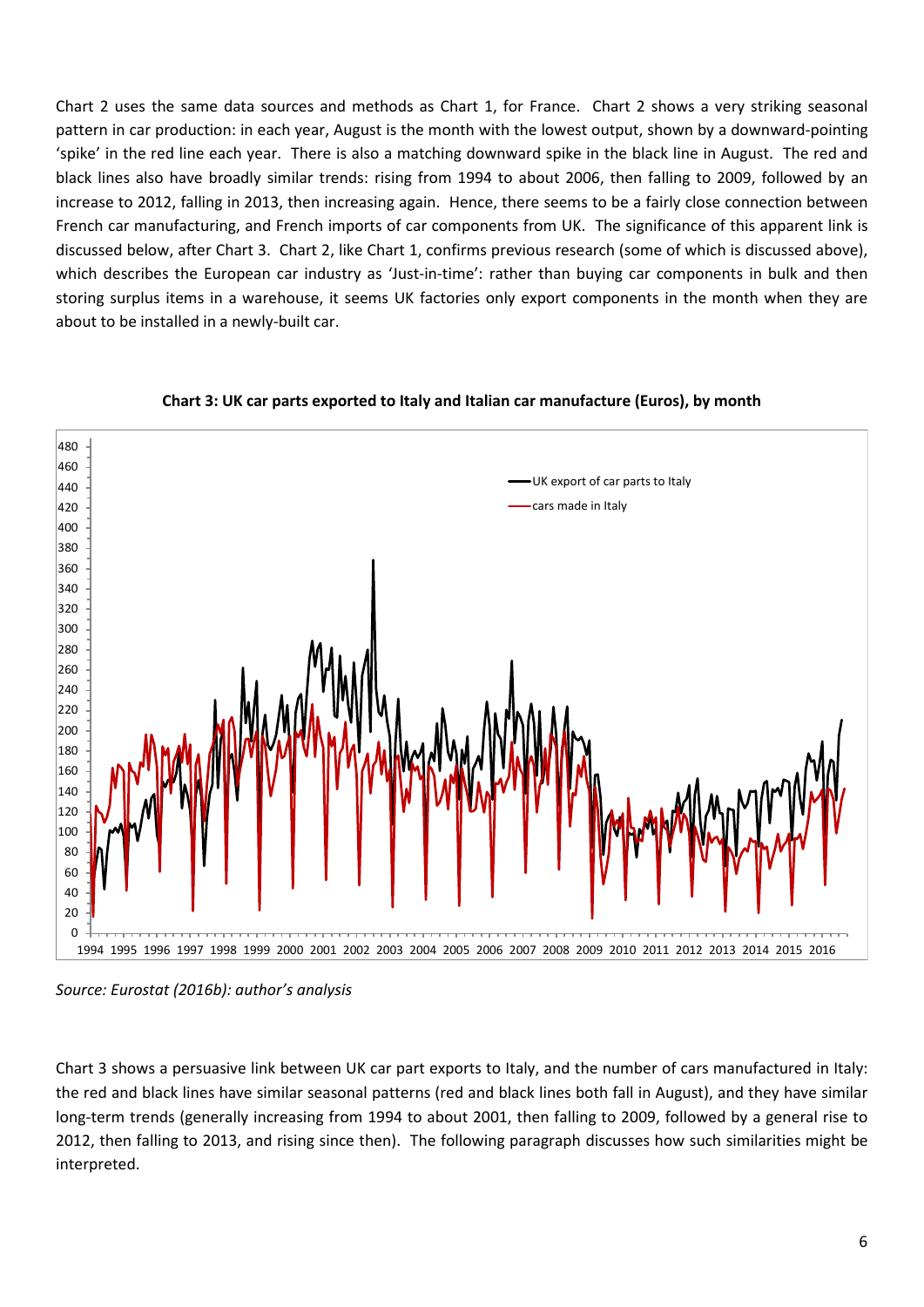Considering Charts 1 to 3 together, there are some common themes. In Germany and France and Italy, the production of cars seems linked to the value of car parts imported (to that country) from UK. Seasonal patterns in each Chart suggest a short-term adjustment process, which is consistent with the 'Just in Time' approach to manufacturing, outlined in the literature review. We can dismiss the possibility that UK car parts are imported just to repair or improve second-hand cars: we would not see such a close match (especially in seasonal variation) unless UK components are used to make new cars.

Another pattern we can observe in Charts 1 to 3 is that (in each Chart) there was a noticeable divergence between the two lines around 2001; this pattern may be clarified by further research. In all three Charts, the closest association between the pair of lines is since 2009; this suggests UK car parts are increasingly becoming integral to car manufacture in these countries. Each car manufacturing firm seeks the best quality & value components, when making cars; the exchange-rate between the Euro and UK£ may play an important pattern: for example, if the £ rises relative to the Euro, this tends to make UK car parts more expensive for car manufacturers in Germany, France, and Italy (and other countries which use the Euro).

Eurostat (2016c) reports annual data on UK car components in considerable detail, from 1995 and 2014 (the author is not aware of such detailed data before 1994 or since 2014); monthly data is not reported in Eurostat (2016c). For this paper, the author selected six of the many types of car component reported by Eurostat (2016c) – they are displayed in Chart 4. As shown in the legend, the data series are categories 24413050 to 27202100. At the top of the legend, data series 24413050 (platinum, palladium, etc.) is included in Chart 4 because some of these elements are used as the basis of a catalytic converter – part of a car exhaust system (Amin & Rathod, 2012: 119).



## **Chart 4: UK exports of six types of car components to other EU countries, by year.**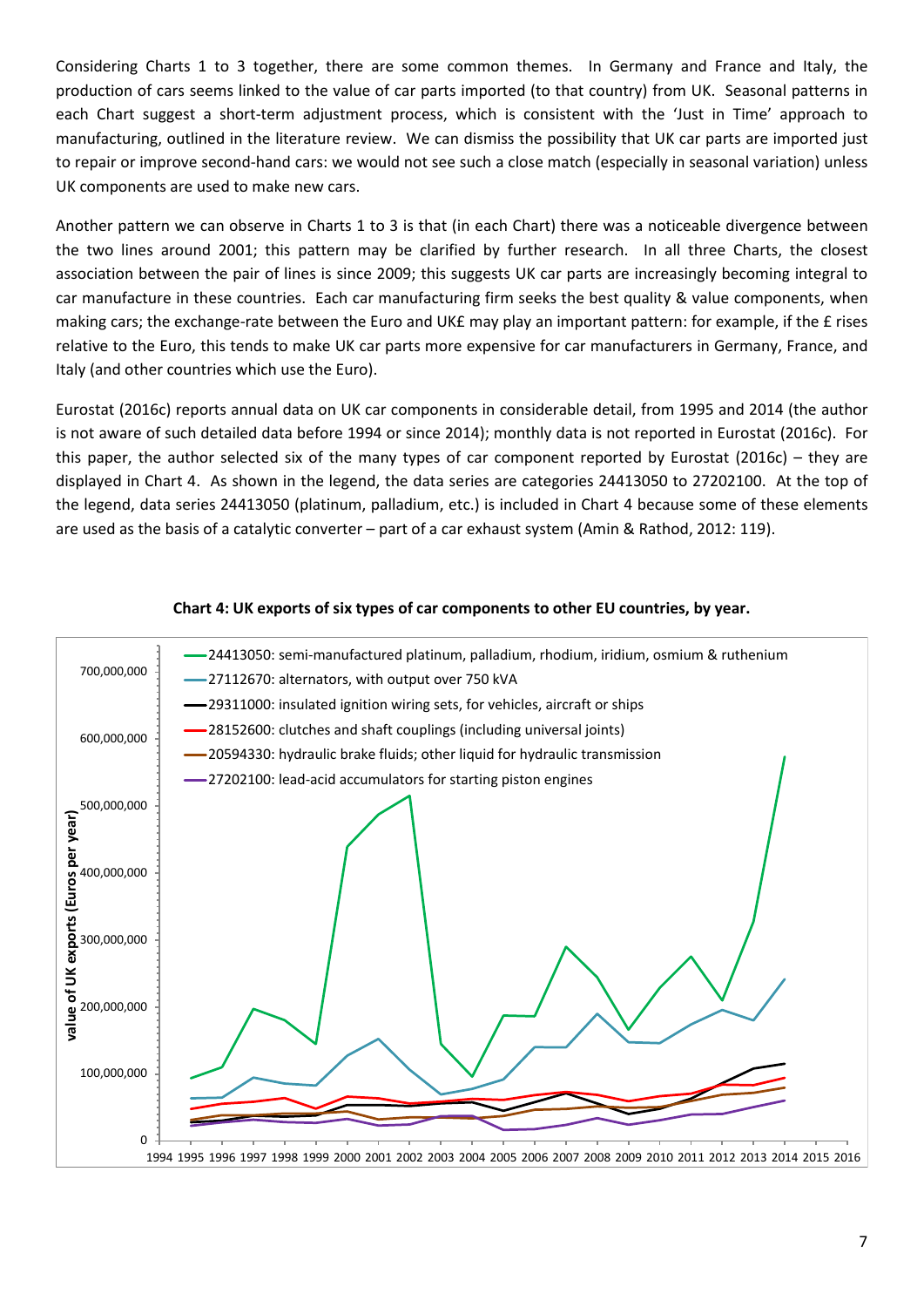Chart 4 shows a general tendency for growth in exports of car parts from the UK (to all other countries, not just the EU). Many other types of car parts are made in UK and exported; not all of them show a trend of increasing value since 1995. But the six examples in Chart 4 help us make sense of UK exports of car parts, by giving specific examples of the type of components included in Charts 1 to 3. The following discussion turns to employment, an important influence on UK economic progress.

| <b>SIC 1992</b> |                                      | <b>SIC 2007</b> |                                                                                   |
|-----------------|--------------------------------------|-----------------|-----------------------------------------------------------------------------------|
| code            | description                          | code            | <b>Description</b>                                                                |
| 25.11           | Manufacture of rubber tyres,<br>etc. | 22.11           | Manufacture of rubber tyres and tubes;<br>retreading & rebuilding of rubber tyres |
| 29.121          | Manufacture of pumps                 | 28.12           | Manufacture of fluid power equipment                                              |
| 29.13           | Manufacture of taps and valves       |                 |                                                                                   |
| 29.14           | Manufacture of bearings, gears,      | 28.15           | Manufacture of bearings, gears, gearing                                           |
|                 | etc.                                 |                 | and driving elements                                                              |
| 31.40           | Manufacture of electric              | 27.20           | Manufacture of batteries and                                                      |
|                 | batteries                            |                 | accumulators                                                                      |
| 31.50           | Manufacture of lighting              | 27.40           | Manufacture of electric lighting                                                  |
|                 | equipment                            |                 | equipment                                                                         |
| 31.61           | Manufacture of other electric        | 29.31           | Manufacture of electrical and electronic                                          |
|                 | equipment for engines/vehicles       |                 | equipment for motor vehicles                                                      |
| 34.30           | Manufacture of motor vehicle         | 29.32           | Manufacture of other parts and                                                    |
|                 | parts etc.                           |                 | accessories for motor vehicles                                                    |

Chart 5, and Table 1, are both based on data from the UK Quarterly 'Labour Force Survey' (LFS), a large nationallyrepresentative household survey carried out by the UK government. SIC 1992 labels in Table 1 are from the SPSS data file of LFS surveys, provided by the UK Data Service in association with the UK Data Archive; SIC 2007 labels are from UK Data Archive (2007). Table 1 refers to employment of people living in UK who are employed in industries which (in the opinion of this author) are relevant to the exports of car parts from UK. The industry (which each employee worked in) is reported using the SIC 1992 classification, in LFS surveys from 1994; but LFS later adopted SIC 2007 for surveys from 2009. SIC 1992 definitions are not entirely comparable with SIC 2007, as reported in ONS (2015). There are other complications associated with the industries shown in Table 1: some of the categories (such as lighting equipment: 31.50 in SIC 1992, and 27.40 in SIC 2007) includes car-related products such as headlamps, but also include non-car-related products such as light fittings for homes. Even for the categories which are explicitly for vehicles (such as the bottom row in Table 1), only a fraction of the goods are exported – it is not clear **what** fraction of each row in Table 1 are used within UK. Hence, Chart 5 – which is based on LFS data, and is influenced by the above assumptions – should be considered as only an approximation of UK jobs in manufacturing car components.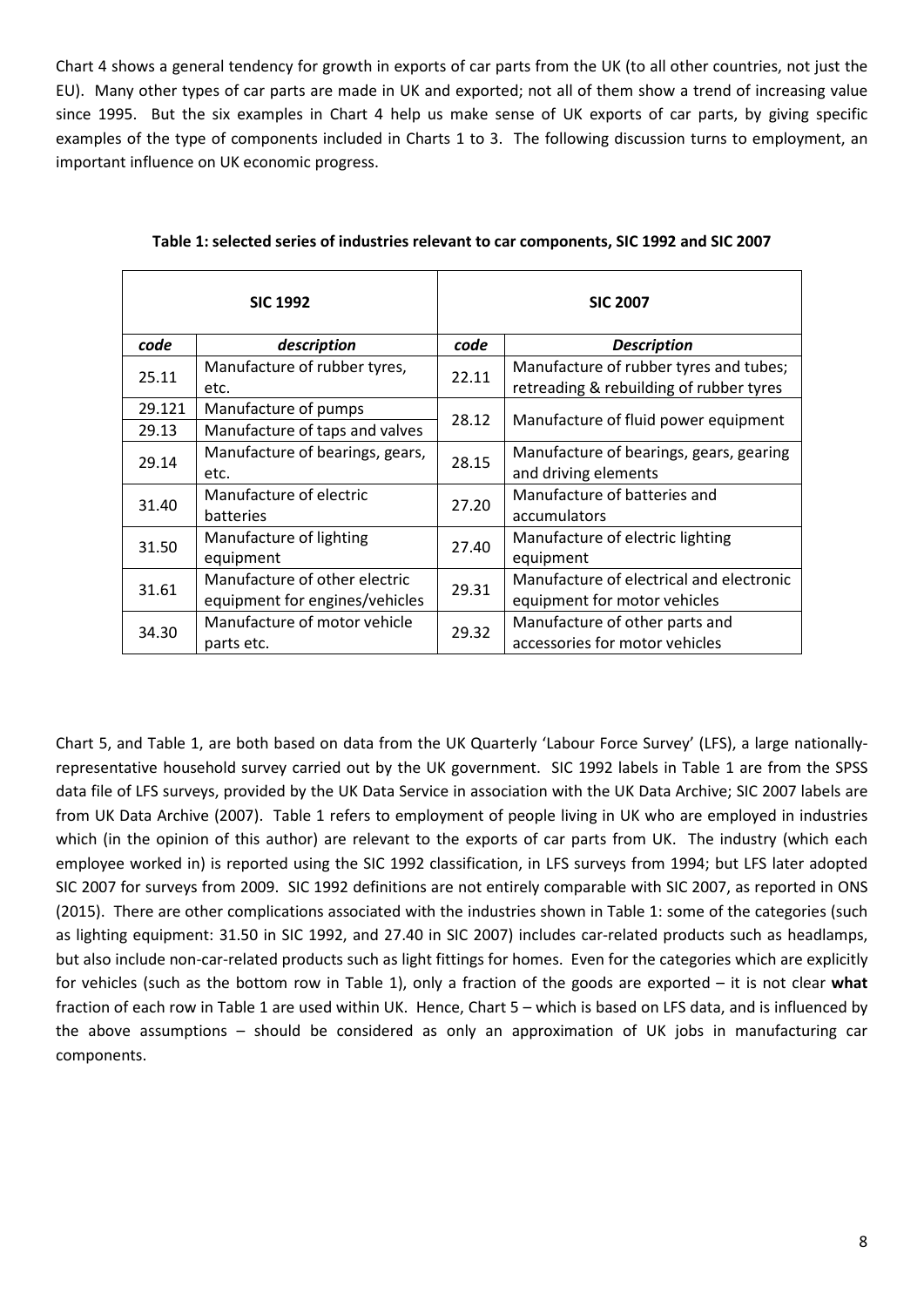

**Chart 5: fraction of UK employees employed to manufacture car components, by year and citizenship**

*Source: LFS (author's analysis)*

To clarify Chart 5, it may be helpful to compare it with Charts 1 to 4 in this paper. Charts 4 and 5 use annual data, unlike Charts 1 to 3 (which use monthly data). In addition, Charts 1 to 3 focus only on three countries (Germany, France and Italy), whereas Chart 4 refers to exports to all European Union countries (except UK); and Chart 5 is an attempt by the author to assess exports from UK to all other countries – not just EU. Despite these complications, there seem to be some shared patterns: each of these 5 Charts in this paper is consistent with an increase in car component exports from UK to other EU countries from 1994 to about 2000, then a fall to about 2008-9, followed by an increase since 2009.

Having placed Chart 5 in historical context, we can consider the two lines in Chart 5. The solid blue line is for UK employees, who were born in UK and have UK nationality (based on LFS variables such as cryox7 and natox7: the variables differ between 1994 and 2014 surveys). The dashed line in Chart 5 shows people born outside UK, or who are not UK citizens (or both). Many employees are from outside UK; this may indicate that UK employers need to hire engineers and scientists with knowledge of languages other than English, to communicate with car manufacturers in countries such as Germany, France, and Italy. LFS data do not allow us to test this idea: as far as the author is aware, no LFS surveys ask the respondents which languages they speak. But if many UK employers are reliant on sales to countries where English is not the first language (as Charts 1 to 3 suggest), it seems appropriate for many UK-based firms to hire a fraction of their skilled staff to be able to communicate in languages other than English. In complex supply chains, "it is difficult to balance the needs of the purchaser companies and suppliers. Evaluation and measurement activities are critical factors" (Sarı, Baynal & Ergül, 2016: 62-3). We can imagine a German-speaking car designer in Germany might need to ask details of a UK-based engineer making car components (such as the operating temperature of a UK-made engine). This task is made easier by the European Union's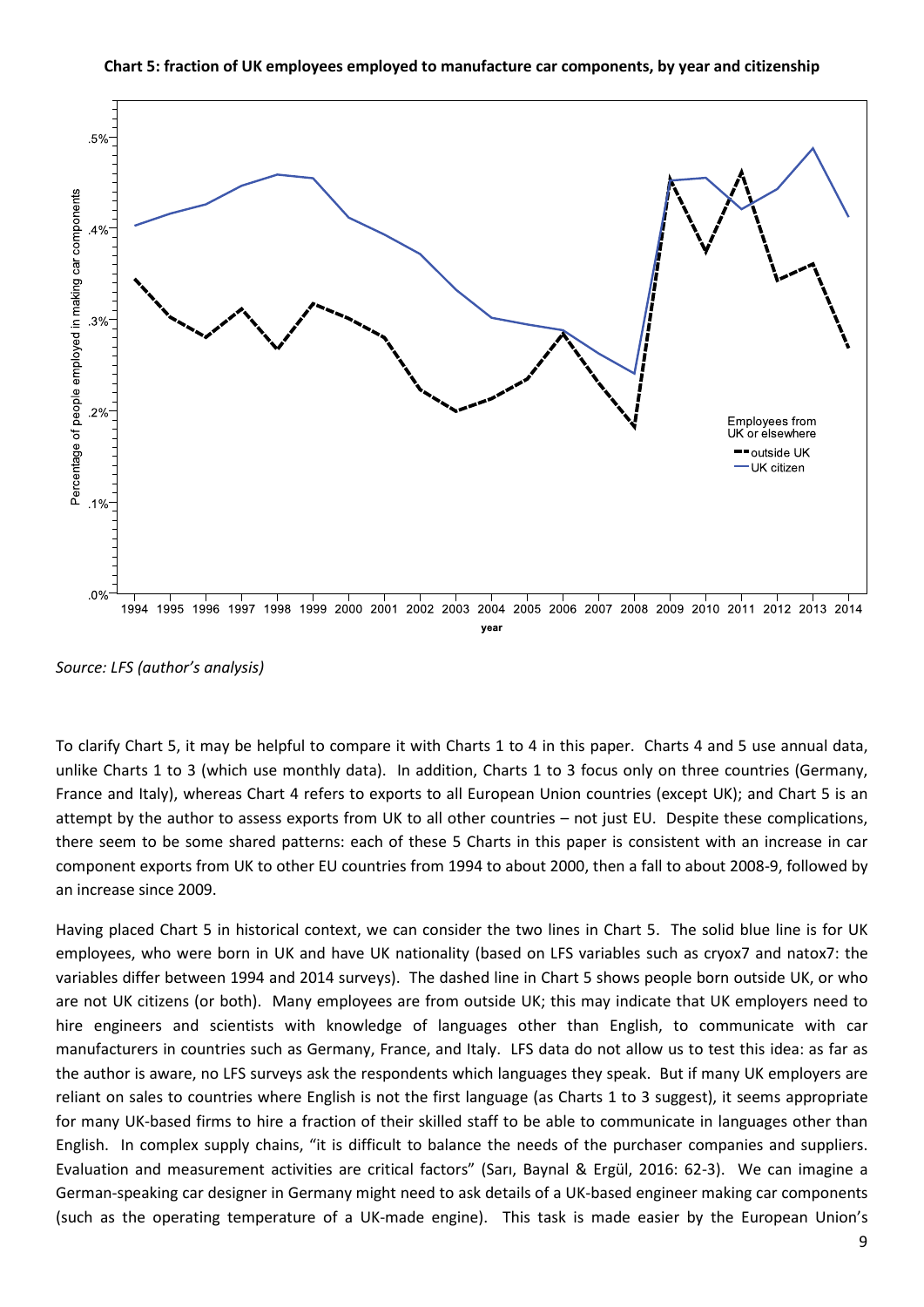standardisation of many aspects of car design: "Technical harmonisation in the EU is based on the Whole Vehicle Type-Approval System (WVTA). Under the WVTA, a manufacturer can obtain certification for a vehicle type in one EU country and then market it EU-wide without the need for further tests. This system significantly contributes to the completion of single market in automotive products" (European Commission, 2016). An example is catalytic converters for car exhausts (Bosteels & Searles, 2002); higher standards are not entirely a result of EU intervention – some adoption of catalytic converters has been voluntary response to consumer preferences, such as French firm Peugeot Citroën in 1999 (Cames & Helmers, 2013: 8).

Sarı, Baynal & Ergül (2016) explain that each manufacturer must produce competitively-priced and sufficiently highquality products, to satisfy customers; hence, each firm must seek the best supplier of components. UK success in exporting car components to countries such as Germany shows that UK firms are good at producing such components.

# **Conclusion**

KPMG (2014) report that "The automotive industry accounts for 4% of GDP (£60.5 billion) and currently provides employment for more than 700,000 people in the UK". Many readers may consider UK to be a rival to other EU countries, as regards car sales: every car made in Germany, France or Italy seems like a loss to British exports. This is partly true: UK will only export cars if manufacturers continue making cars of sufficient quality and value-for-money to compete with other countries. But many cars made in EU countries (including Germany, France, and Italy) include UK-made components, such as engines; hence, Britons have a reason to celebrate successful car manufacture in all EU countries.

Łazowski (2016) warns of an uncertain future, if UK were to leave EU in 2016. This paper confirms this impression: Brexit might be very harmful to UK. In particular, many UK jobs appear to be dependent on exporting to other EU countries: this paper focuses on car parts, but the UK manufacture of wings for the European Airbus shows that cars are not the only example where UK collaboration with other EU countries is effective.

This paper discusses 'value chains' in car manufacture, which link manufacturing in UK factories to consumption by EU consumers. The EU supports economic growth in various ways, such as a 'level playing field' for firms to compete; a large market of relatively rich consumers; and standardisation, such as catalytic converters. It is not clear (from evidence in this paper) why UK is thriving in the EU: more research is desirable. But UK benefits from 'value chains' which allow every firm with specialist expertise to sell; and EU benefits from meritocracy, in which a consumer has more choice. We can hope that scientists & engineers will continue to raise our standard of living.

## **Bibliography**

[1] Amin C. & Rathod P.P. (2012), 'Catalytic converter based on non-noble material', International Journal of Advanced Engineering Research and Studies, 1(11): 118-20.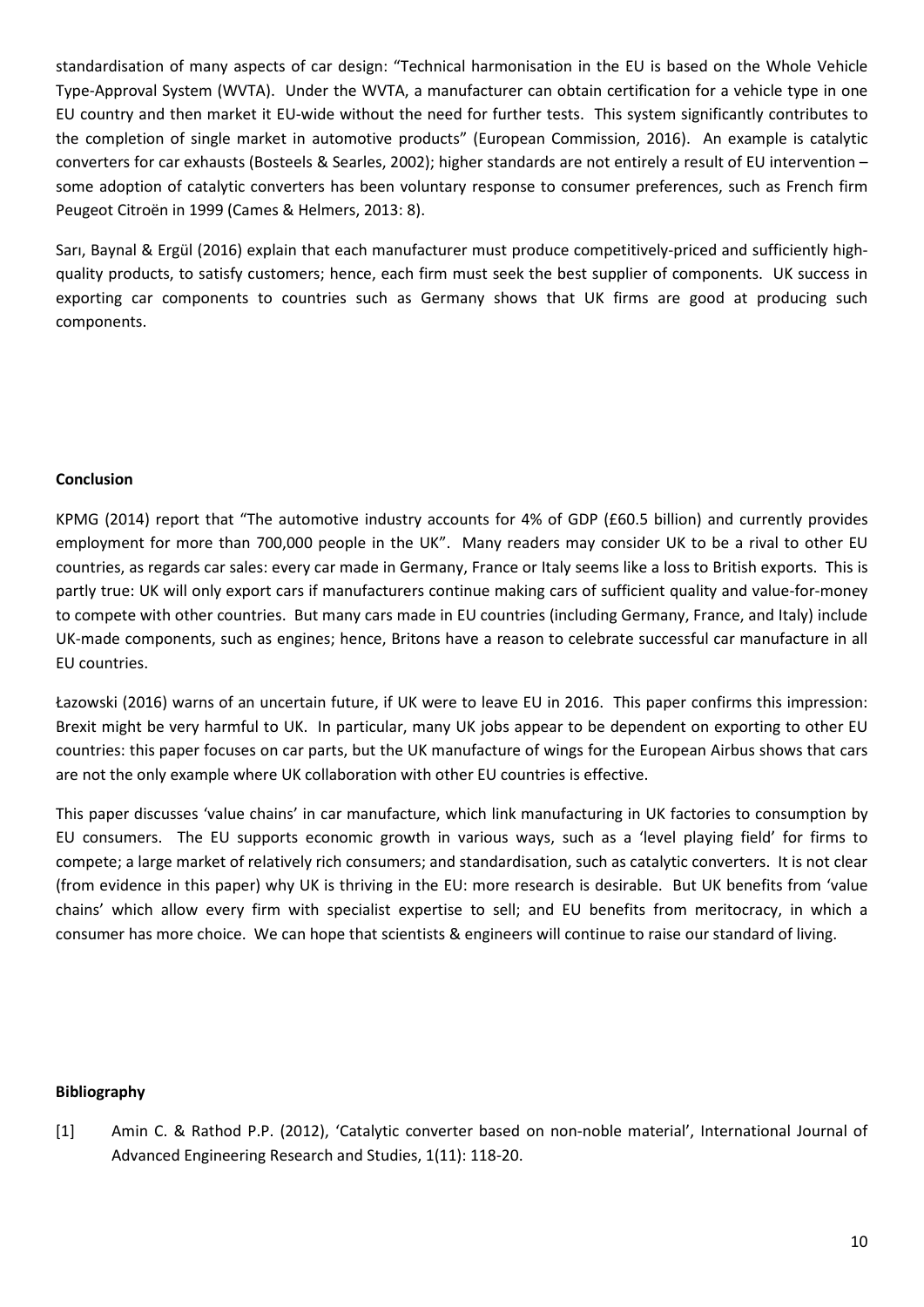- [2] Austin-Morgan T. (2016), 'Airbus announces UK wing development and test centre', Eureka, 3<sup>rd</sup> February 2016, [www.eurekamagazine.co.uk/design-engineering-news/airbus-announces-uk-wing-development-and](http://www.eurekamagazine.co.uk/design-engineering-news/airbus-announces-uk-wing-development-and-test-centre/114917/)[test-centre/114917/](http://www.eurekamagazine.co.uk/design-engineering-news/airbus-announces-uk-wing-development-and-test-centre/114917/) downloaded 30<sup>th</sup> April 2016.
- [3] Bosteels D. & Searles R.A. (2002), 'Exhaust emission catalyst technology: new challenges and opportunities in Europe', Platinum Metals Review, vol. 46(1): 27-36.
- [4] Cames M. & Helmers E. (2013), 'Critical evaluation of the European diesel car boom global comparison, environmental effects and various national strategies', Environmental Sciences Europe 25 Issue 15, 1-22.
- [5] Demeny P. & McNicoll G. (2006), 'The political demography of the world system, 2000-2050', Population and Development Review, Vol. 32, pp. 254-87.
- [6] European Commission (2016), 'Technical harmonisation, [http://ec.europa.eu/growth/sectors/automotive/technical-harmonisation/index\\_en.htm](http://ec.europa.eu/growth/sectors/automotive/technical-harmonisation/index_en.htm) downloaded 21st May 2016.
- [7] Eurostat (2015), 'User guide on European statistics on international trade in goods', Luxembourg: Publications Office of the European Union, ISBN 978-92-79-50543-0, doi:10.2785/001541 [http://ec.europa.eu/eurostat/documents/3859598/7006790/KS-GQ-15-008-EN-N.pdf/55c3270e-9399-42c8-](http://ec.europa.eu/eurostat/documents/3859598/7006790/KS-GQ-15-008-EN-N.pdf/55c3270e-9399-42c8-8ccc-93c8b06b74c0) [8ccc-93c8b06b74c0](http://ec.europa.eu/eurostat/documents/3859598/7006790/KS-GQ-15-008-EN-N.pdf/55c3270e-9399-42c8-8ccc-93c8b06b74c0) downloaded 14th May 2016.
- [8] Eurostat (2016a), 'Production in industry monthly data [sts\_inpr\_m]', Volume index of production, <http://ec.europa.eu/eurostat/data/database>downloaded 12<sup>th</sup> May 2016.
- [9] Eurostat (2016b), 'EU trade since 1988 by SITC [DS-018995]': category 784, 'Parts and accessories of the motor vehicles of 722, 781, 782 and 783'[, http://ec.europa.eu/eurostat/data/database](http://ec.europa.eu/eurostat/data/database) downloaded 12<sup>th</sup> May 2016.
- [10] Eurostat (2016c), 'Sold production, exports and imports [DS-066341]', <http://ec.europa.eu/eurostat/data/database>downloaded 14<sup>th</sup> May 2016.
- [11] Eyre P. & Smallman C. (1998), 'Euromanagement competences in small and medium sized enterprises: a development path for the new millennium?' Management Decision, 36(1): 34-42.
- [12] Ganotakis P. & Love J.H. (2012), 'Export propensity, export intensity and firm performance: The role of the entrepreneurial founding team', Journal of International Business Studies, Vol. 43 (8): pp. 693-718.
- [13] IMF (2016), 'World Economic Outlook Database' (April 2016 edition), International Monetary Fund: Washington, D.C. [www.imf.org/external/pubs/ft/weo/2016/01/weodata/index.aspx](http://www.imf.org/external/pubs/ft/weo/2016/01/weodata/index.aspx) downloaded 14th April 016.
- [14] Johnson R.C. (2014), 'Five Facts about Value-Added Exports and Implications for Macroeconomics and Trade Research', Journal of Economic Perspectives Vol. 28, No. 2, pp. 119-42.
- [15] KPMG (2014) 'The UK automotive industry and the EU: an economic assessment of the interaction of the UK's automotive Industry with the European Union', April 2014, [www.smmt.co.uk/wp](http://www.smmt.co.uk/wp-content/uploads/sites/2/SMMT-KPMG-EU-Report.pdf)[content/uploads/sites/2/SMMT-KPMG-EU-Report.pdf](http://www.smmt.co.uk/wp-content/uploads/sites/2/SMMT-KPMG-EU-Report.pdf) downloaded 21st May 2016.
- [16] Łazowski A. (2016), 'Unilateral withdrawal from the EU: realistic scenario or a folly?', Journal of European Public Policy, 23: 1-8. DOI: 10.1080/13501763.2016.1174529
- [17] Martin L. & Nguyen-Thi T.U. (2015), 'The relationship between innovation and productivity based on R&D and ICT use: an empirical analysis of firms in Luxembourg', Revue économique, Vol. 66(6): pp. 1105-30.